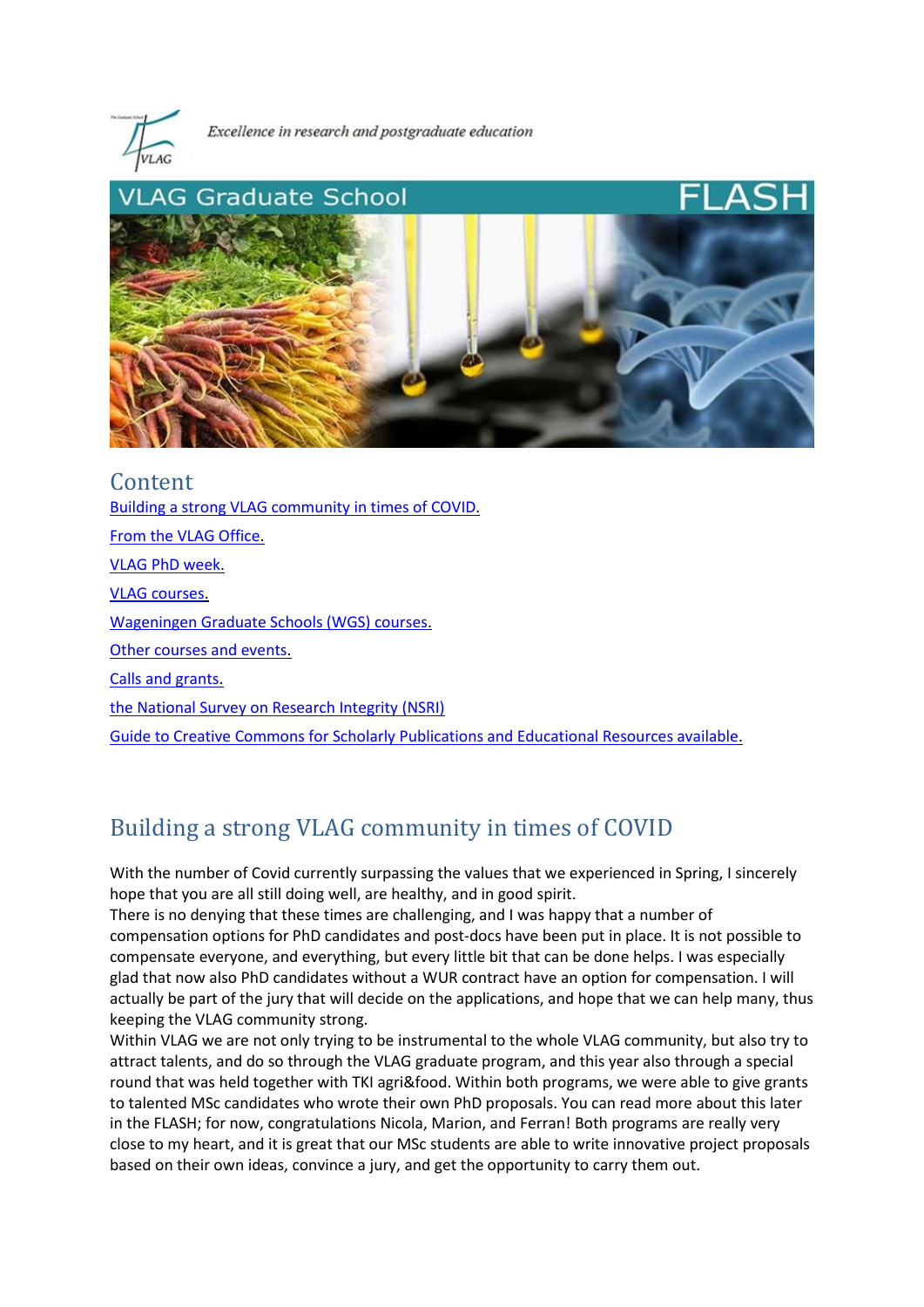Another thing that I am very excited about is the VLAG open round. This time we decided to make it a special round for the newest tenure trackers, and we already have had an energizing match making event (on-line, because it was at the time that the more severe Covid rules were put in place). It was great to hear all the enthusiastic stories about all the work that is currently done within VLAG from Anouk and Vesna (from VLAG office) who were there all day. Besides that this new 'generation' of scientists operating within VLAG can now look specifically for a partner to write an exciting research proposal with, it also really helped in generating a lot of curiosity about the work done VLAG-wide. I am sure that this will be very instrumental in getting great research ideas to fruition, and the beauty of this is that this cross-pollination action is not limited to the open round!

What I also would like to share is that we have initiated a VLAG grant to further develop the four VLAG research themes and more specifically help with the preparation for and execution of the 2021 external peer review (EPR). For those of you that may not be familiar with the EPR, during this review, all research themes will receive feedback on their common vision and strategy to drive science, and how they exploit potential synergies and complementarity. Clearly, this is important for the research themes and as VLAG we want to facilitate our research themes with this. It was really nice to see that most research themes have suggested that young researchers would be put in the lead for this. I think that this is a unique option for our newest talents to get to know a whole research theme, and also build their networks based on this.

Whenever I am writing my pieces for FLASH the end of the page is in sight before I know it. So I will wrap up, and even before I have told you about my presence at the live PhD week (see also later in FLASH), and the newest addition to the VLAG team, but I will keep that for next time. You see we are busy trying to keep the VLAG community vital and hope that this also rubs off on you all individually. Never shy away from contacting us with innovative ideas to make science even more interesting. But most of all, please stay safe, and healthy!

Kind regards, also on behalf of the entire VLAG team, Prof Karin Schroën, Scientific Director VLAG

# <span id="page-1-0"></span>From the VLAG Office

## **A big THANK YOU for all our VLAG online series lecturers!**

In this lecture series VLAG scientists share(d) their research endeavours presented in such a way that the message is accessible to the broader VLAG PhD community as well as postdocs and other staff members.

After a well-received start with 8 lectures before the summer break we continued this series during the remaining months in 2020 and most likely beyond. We could not have done this without the help and commitment of the lecturers (the 12 WUR colleagues in the picture!). We would like to thank them very much for their valuable contribution!



### **Three MSc students wrote their own proposal and will start as VLAG PhD**

The VLAG Graduate Programme aims to stimulate talented MSc students of Wageningen University to do a PhD within one of the VLAG groups. We are happy to announce that Marion Eckl and Nicola Trevisan will join VLAG with their PhD project written in the context of the VLAG Graduate Programme. An additional position became available as Ferran Fos Codoner managed to get his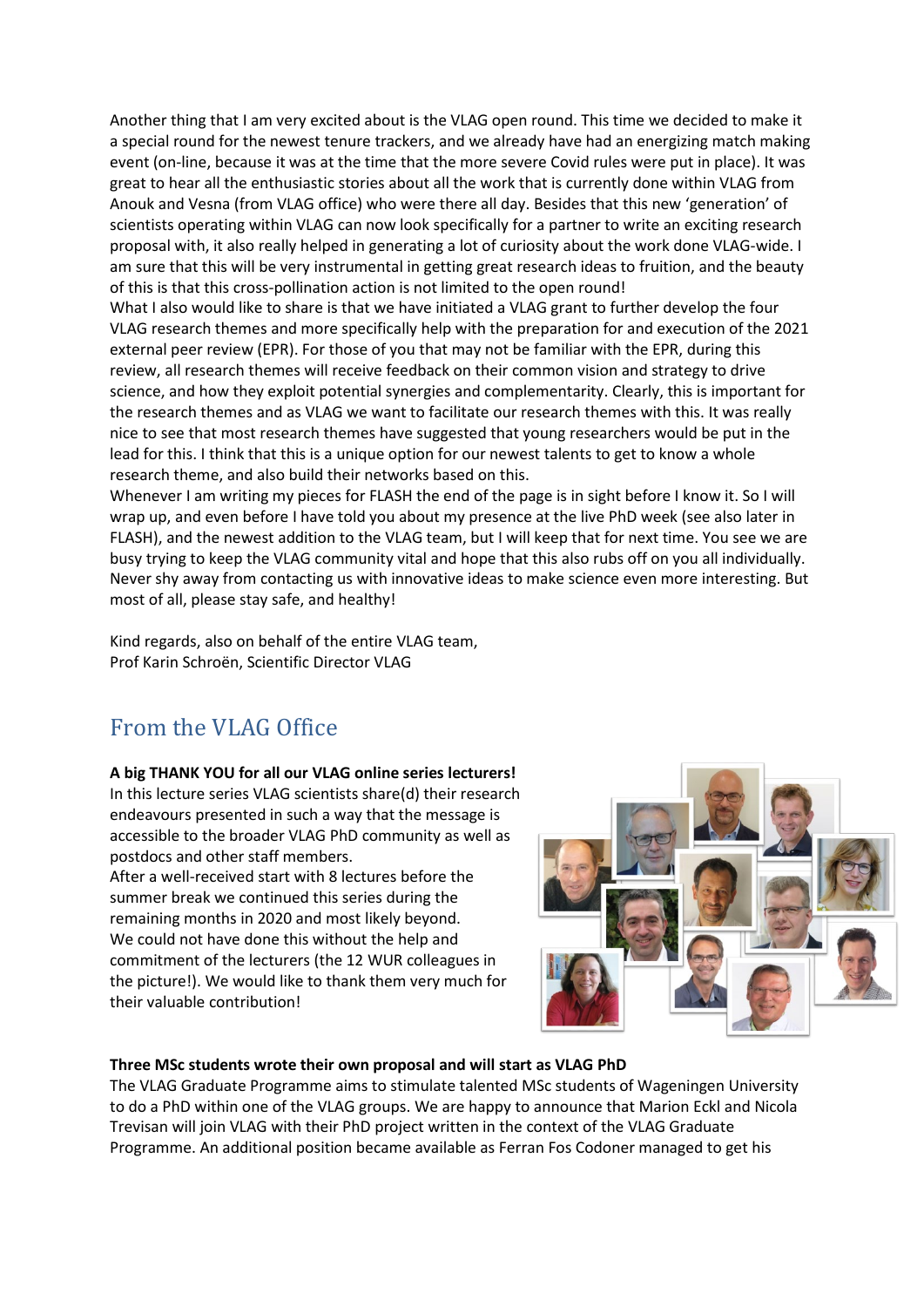project funded via the Graduate Schools Green Top Sectors TKI call. Congratulations to all three and good luck with your research!



## **Nicola Trevisan**

Start: 02-11-2020

'Harnessing the microalgal chloroplast for the synthesis of the monoterpene β-Pinene' Supervisors: Dr Sarah D'Adamo, Prof. Maria Barbosa (Bioprocess Engineering), Prof. John van der Oost (Microbiology)



**Marion Eckl**  Start: 01-12-2020 'Meat in the back seat: a consumer-driven approach to identify healthier and more sustainable alternative protein sources' Supervisors: Prof. Marianne Geleijnse, Prof. Pieter van 't Veer (Human Nutrition and Health)



### **Ferran Fos Codoner**

Start: 02-02-2021 'Improvement of intestinal integrity and metabolic function by galactose: a cornerstone for whole body metabolic health' Supervisors: Dr Evert van Schothorst, Prof. Jaap Keijer (Human and Animal Physiology)

If your talented student would like to participate in the VLAG Graduate Programme, please check the requirements and be aware that only those selected can submit a proposal. To be selected students have to send their application to [anouk.geelen@wur.nl](mailto:anouk.geelen@wur.nl) before 17 January 2021. Click [here](https://www.vlaggraduateschool.nl/en/research-1/VLAG-Calls.htm) for more information on the VLAG Graduate Programme 2021.

# <span id="page-2-0"></span>VLAG PhD week

The 47th edition of the VLAG PhD week took place as planned from  $19<sup>th</sup>$  through 22<sup>nd</sup> October. We are looking back with gratitude and pride. In light of stricter Covid related guidelines, it was not by any means certain. The atmosphere was heart-warming and there was plenty of opportunity to get to know each other and exchange ideas, experiences, tips...

To cite one of the participants: "...Thank you for organising the PhD week and ensuring that it could continue during these uncertain times. It was well-organised, the location was amazing and the sessions were of very high quality. However, most of all I am very happy to have met so many nice fellow PhD candidates. This has been very valuable and I think we will profit from the lessons learned throughout the rest of our PhDs..."

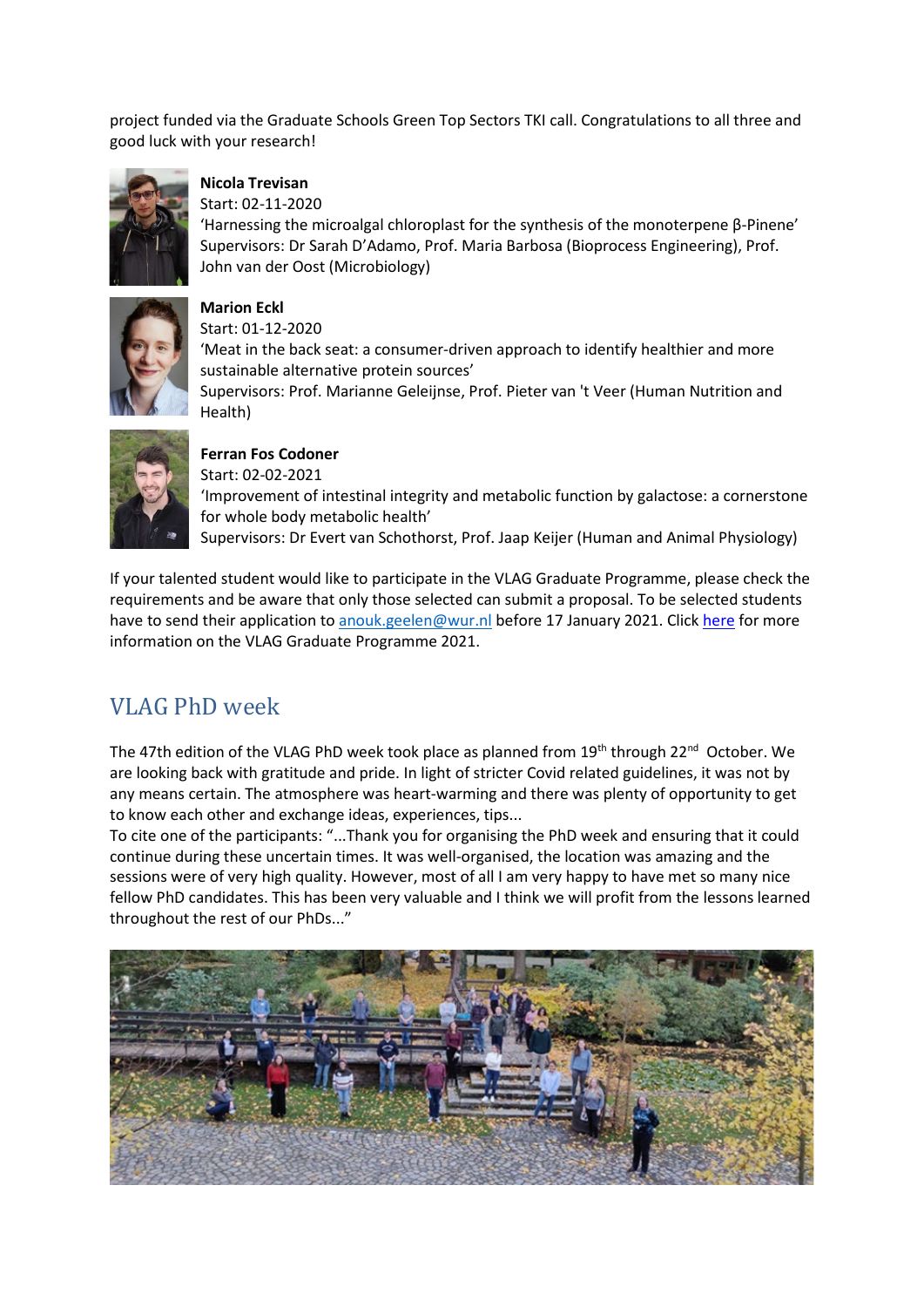**Plans for PhD weeks in 2021:** 48th edition: 15 - 18 March 2021

49th edition: 8 - 11 November 2021

# <span id="page-3-0"></span>VLAG courses

## **12th VLAG Online Lecture**

[Sign in](https://vlag.crs.wur.nl/courses/details/404/) for the next Live Online lecture "Metabolic Stress and Nutrition Therapy in COVID-19 ICU patients" b[y Prof. Arthur van Zanten,](https://www.wur.nl/en/newsarticle/Arthur-van-Zanten-appointed-to-special-professorship-in-nutrition-and-metabolic-stress.htm) intensive care internist at Gelderse Vallei hospital and special professor in Nutrition and Metabolic stress. The lecture will take place on 10 December (11:15 - 12:45).

## **Philosophy and Ethics of Food Science and Technology**

This series of discussion sessions will include hands-on dealings with ethical, philosophical, and societal issues surrounding science. The  $16<sup>th</sup>$  edition of this course will take place on six Thursday afternoons in January and February 2021: 21 and 28 January, 4, 11, 18, and 25 February 2021, (14:30 17:30h). Clic[k here](https://www.vlaggraduateschool.nl/en/courses/General-courses/VLAG-general-courses/Philosophy-and-Ethics-of-Food-Science-and-Technology.htm) for more information / registration.

### **Other courses open for registration:**

- [Summer course Glycosciences](https://www.vlaggraduateschool.nl/en/courses/course/Glycosciences21.htm) (13-17 June '21)
- [Modelling of habitual dietary intake, using SPADE](https://www.vlaggraduateschool.nl/en/courses/course/MHDI21.htm) (11-12 October '21)

### **Registration for the following 2021 courses will open soon:**

- **Energy metabolism and body composition in nutrition and health research, online** January/February
- Sensory Perception & Food Preference: into the Future! online February/March
- Safety by design, online March
- Healthy food design, April/May
- Advanced Food Analysis, (*most likely*) May
- Reaction kinetics in food science, 12-17 July
- Healthy and Sustainable diet, 5-8 July
- Big Data Analysis in the life sciences, October

# <span id="page-3-1"></span>Wageningen Graduate Schools (WGS) courses

### **Active Bystander intervention training** (online):

This training gives you the skills to challenge unacceptable behaviours, including those which may have become normalised over time. The training is on 24 November 2020 (15:30-16:45h). Still a few seats available, registration **deadline today - 17 November**, register [here.](https://www.wur.nl/en/activity/Active-Bystander-intervention-training.htm)

### **Getting on Track with your Veni application** (online)

This online programme aims to provide talented postdocs and other promising researchers the skills and competences needed to develop a high quality research proposal to apply for an NWO Veni grant in 2021 that will be carried out at Wageningen University. The course starts on January 5<sup>th</sup> and runs in the period Jan-March. Deadline for registration is 15 December or as long as places are available (max. 18). Click [here](https://wgs.crs.wur.nl/courses/details/113/) for details / registration.

For a complete overview of all WGS competence, skills and career development training activities, please click [here.](https://wgs.crs.wur.nl/)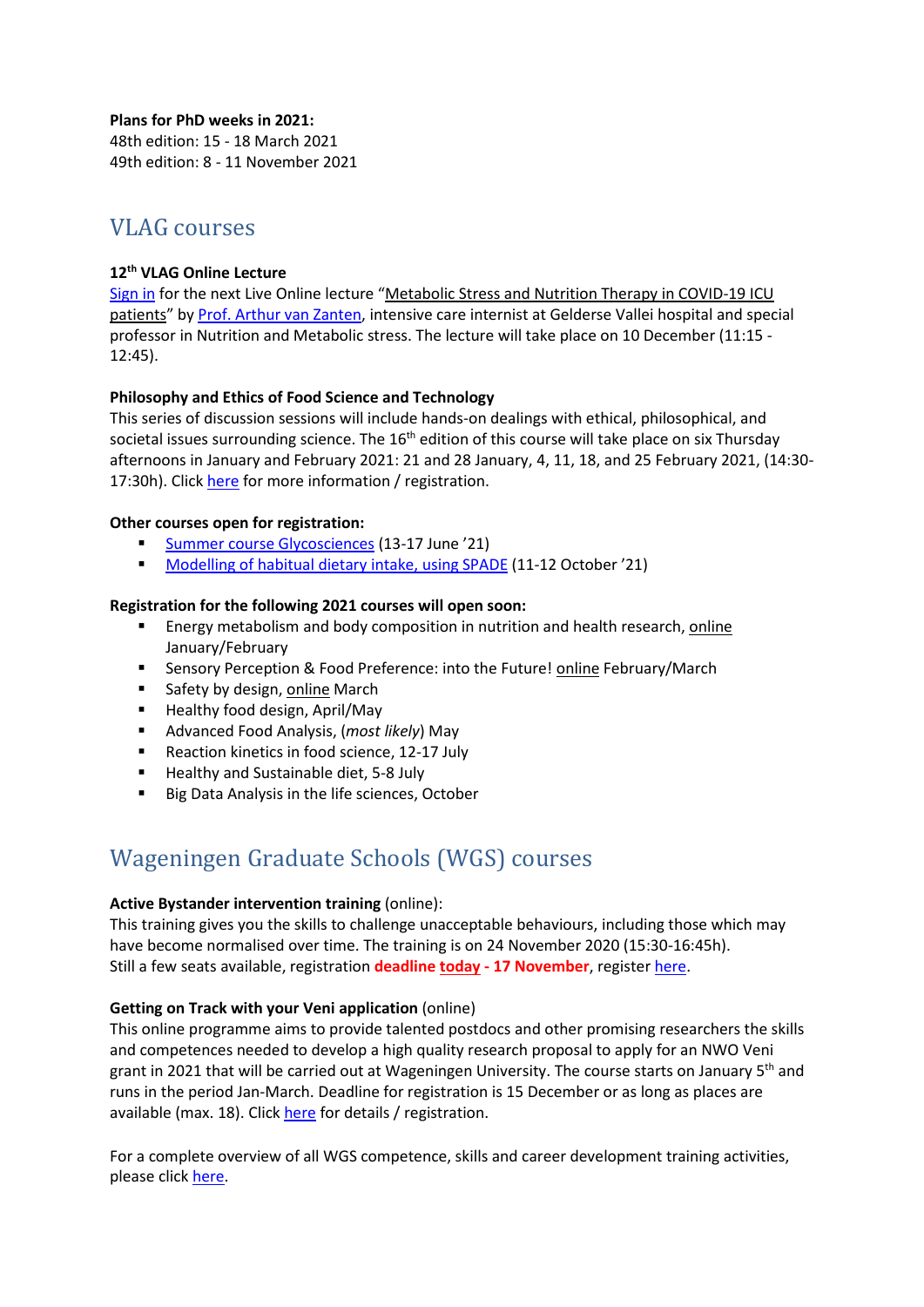# <span id="page-4-0"></span>Other courses and events

### **BioBusiness Winter School:**

Are you a PhD candidate, a postdoc or a master student and are you interested to pursue your career in a Life Sciences company? Do you want to know more about the business field and your career opportunities? Then the BioBusiness Winter School might appeal to you!

Taking place from **3-5 February 2021**, the BioBusiness Winter School consists of a 3-days **online** programme split between theoretical sessions focusing on key knowledge of main business topics such as Business Models, Partnerships, Venture Capital and Career Orientation, and interactive sessions with business leaders giving you their insights in the world of Life Sciences companies. More information & registration: [www.biobusinesssummerschool.nl/winter](http://www.biobusinesssummerschool.nl/winter)

### **Grant Application Course**:

Are you a PhD student, postdoc or starting group leader and do you want to enhance your career prospects in academia? Do you wish to improve one of the most vital skills of succeeding in science? Then join the BCF Grant Application Course on 10 & 11 March 2021 to learn more on how to write a successful grant application!

During this intensive two-day online course you will be taught by seasoned scientists, grant application experts who have reviewed hundreds of grants, assessors from funding bodies and many more.

More information & registration:<http://bit.ly/registerGAC2021>

### **FREE BNF Virtual Event: Nutrition and COVID-1**

This free virtual event will bring together eminent speakers to consider new and emerging understanding of the interactions between COVID-19 and obesity, immune function and the gut microbiome, new information on vitamin D in BAME groups, and a discussion of the strengths, limitations and future requirements of the nutrition science evidence base. There will also be a live panel discussion, where attendees will be invited to ask questions of panellists. For more information / registration click [here.](https://www.nutrition.org.uk/component/rseventspro/event/64-bnf-virtual-event-nutrition-and-covid-19.html)

### **FREE (online) Workshop "SMART TECH for FOOD":**

Taking place from 25-26 November, for all VLAG PhD candidates and WUR employees (register with your WUR e-mail address and check the box for 0,00€ during registration). Register as soon as possible! For more information click [here.](http://smarttech4food.activacongresos.com/)

### **Wageningen Evolution & Ecology Seminar Odor-guided behavior in pollinating insects (online)**

The seminar will take place on Wednesday, 25 November (16.00-17.00h) and be hosted on zoom. The seminar can be accessed via the following [link.](https://us02web.zoom.us/j/87486022373)

### **Research management online training – workshop**,

This ReMaT workshop will take place on 18-19 Februray 2021 and is designed for early-stage researchers, particularly PhD candidates from the 2nd year onwards. ReMaT is an interactive, intensive workshop providing an introduction to research management. The modules of the workshop cover exploitation of knowledge and entrepreneurship, acquisition of grants, intellectual property rights and the management of interdisciplinary projects. Click [here](https://tutech.de/en/termine-veranstaltungen/remat) for more information / registration.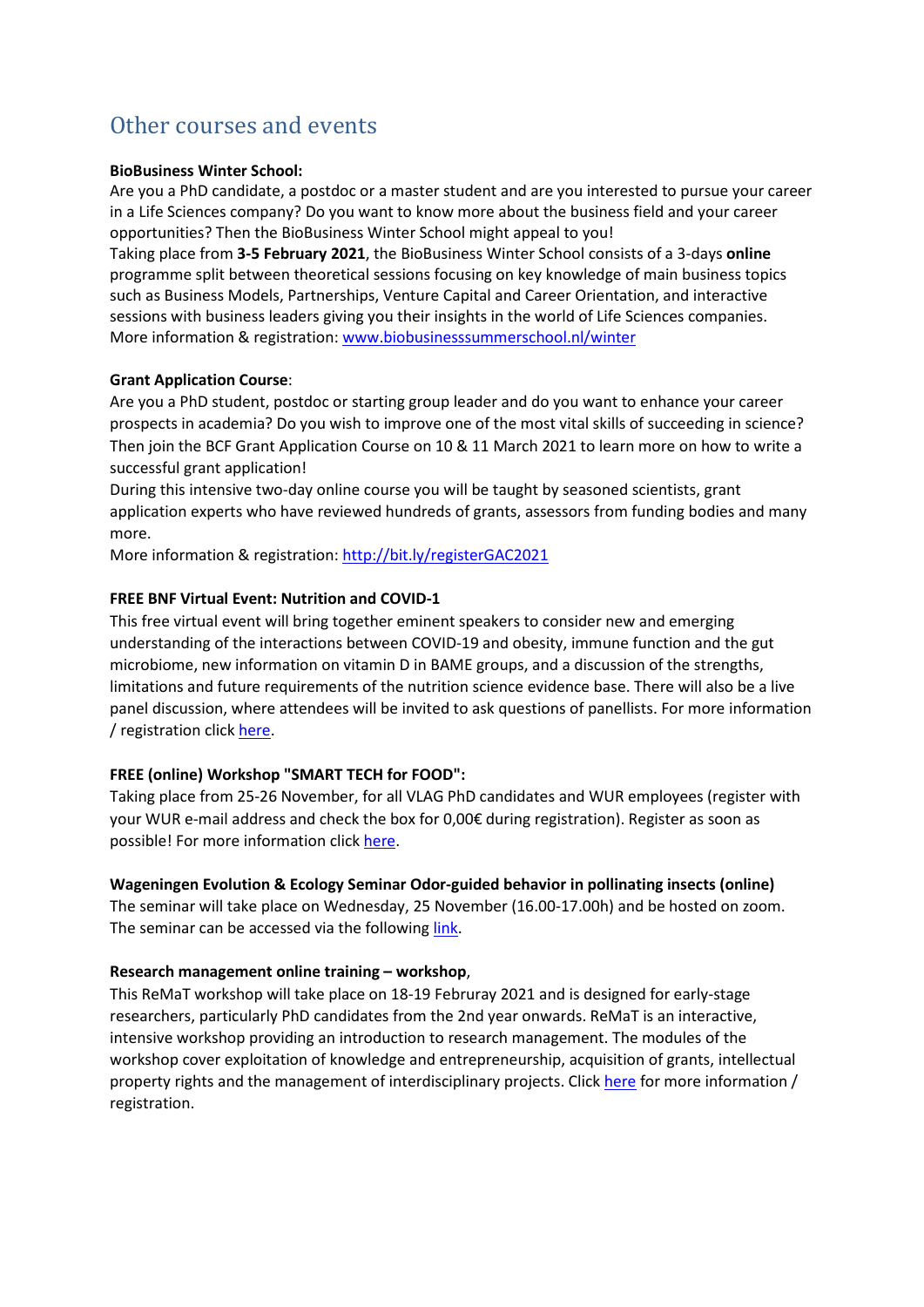### **ENLP Essentials Programme**

The ENLP Essentials Programme is open to all food, nutrition and dietetic professionals across Europe who want to become more effective at managing non-scientific/soft-skill challenges such as communication, interpersonal skills, leadership and strategic influence. Due to the ongoing pandemic situation, the seminar will be delivered virtually and will comprise a total of 8 days across a 6-week period and all participants are expected to commit to attend for full days (09:00-18:00 CET) on all of the following dates: 22 & 23 March 2021, 29 & 30 March 2021, 12 & 13 April 2021, and 19 & 20 April 2021. Clic[k here](https://www.enlp.eu.com/about-enlp) for more information / registration.

# <span id="page-5-0"></span>Calls and grants

#### **Fellowship Programme: Data Science/Artificial Intelligence Fellowship Programme**

Young researchers at WUR (PhD candidates, postdocs, lecturers, junior researchers) will be given an opportunity to further develop and profile themselves in the DS/AI field. This Fellowship Programme is an opportunity for you to make your expertise and knowledge about DS/AI widely available and apply it within your organization. The DS/AI Fellowship Programme is open to WU and WR employees.

You can find the application form and more detailed information (selection criteria, review board, etc.) in this [intranet group.](https://intranet.wur.nl/Project/FellowshipprogrammeDSAI)

#### **Distinguished Women Scientists Fund 2020**

In 2012 the Dutch Network of Women Professors created the Distinguished Women Scientists Fund, a travel grant. This travel grant is intended for female postdocs, up to 3 years after obtaining a PhD and residing and working in the Netherlands, who would like to travel abroad within the framework of their research. Click [here](https://www.lnvh.nl/dws-fund) for more information.

#### **Invitation to Nominate for the Volvo Environment Prize 2021**

The Volvo Environment Prize Foundation invites universities, research institutes, scientists and engineers as well as other individuals and organizations to submit nominations for the Volvo Environment Prize. The Prize consists of a diploma, a glass sculpture and the Laureate is awarded a prize of SEK 1.5 million. Click [here](https://www.environment-prize.com/) for more information.

# <span id="page-5-1"></span>the National Survey on Research Integrity (NSRI)

The National Survey on Research Integrity (NSRI) has launched!

You are eligible to join if you are a researcher spending at least 8 hours per week on research tasks in a Dutch University or University Medical Center in the Netherlands.

Please check your email for a mail from Lex Bouter our lead PI at [\(webint@tns-nipo.com\)](mailto:webint@tns-nipo.com), and join the survey. It takes approximately 20 minutes and every voice counts! Click [here](https://www.nsri2020.nl/) for more information.

# <span id="page-5-2"></span>Guide to Creative Commons for Scholarly Publications and Educational Resources available

The Association of Universities in the Netherlands (VSNU), together with the Dutch consortium of university libraries and the National library of The Netherlands (UKB) and The Dutch Research Council (NWO), has published a handy guide on licensing of scientific publications and teaching materials.